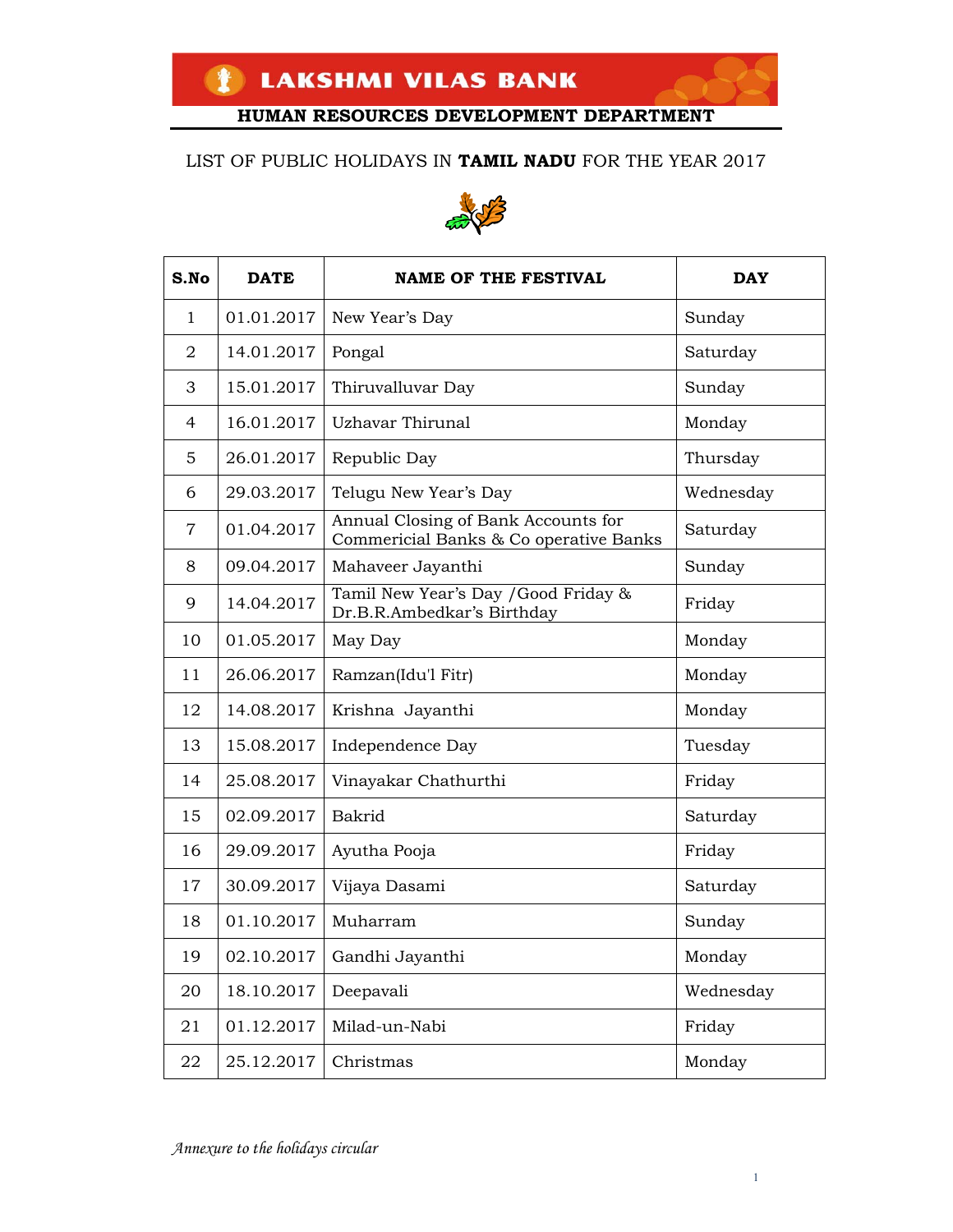#### LIST OF PUBLIC HOLIDAYS IN **PUDUCHERRY & KARAIKAL** FOR THE YEAR 2017



| S.No           | <b>DATE</b> | <b>NAME OF THE FESTIVAL</b>                                     | <b>DAY</b> |
|----------------|-------------|-----------------------------------------------------------------|------------|
| 1              | 14.01.2017  | Pongal                                                          | Saturday   |
| 2              | 16.01.2017  | <b>Uzhavar Thirunal</b>                                         | Monday     |
| 3              | 26.01.2017  | Republic Day                                                    | Thursday   |
| $\overline{4}$ | 01.04.2017  | Annual Closing of Bank Accounts                                 | Saturday   |
| 5              | 14.04.2017  | Tamil New Year's Day / Good Friday/<br>Dr.Ambedkar's B'Day      | Friday     |
| 6              | 01.05.2017  | May Day                                                         | Monday     |
| $\overline{7}$ | 26.06.2017  | Ramzan (Id-ul-Fitr)*                                            | Monday     |
| 8              | 15.08.2017  | Independence Day                                                | Tuesday    |
| 9              | 16.08.2017  | De jure Transfer Day                                            | Wednesday  |
| 10             | 25.08.2017  | Vinayaga Chathurthi                                             | Friday     |
| 11             | 01.09.2017  | Bakrid (Id-ul-Alha)*                                            | Friday     |
| 12             | 29.09.2017  | Saraswathi Pooja/Ayudha Pooja                                   | Friday     |
| 13             | 02.10.2017  | Gandhi Jayanthi                                                 | Monday     |
| 14             | 18.10.2017  | Deepavali                                                       | Wednesday  |
| 15             | 01.11.2017  | Puducherry Liberation Day                                       | Wednesday  |
| 16             | 02.12.2017  | Meelad-Un-Nabi-or Id-E-Milad (Birthday<br>of Prophet Mohammad)* | Saturday   |
| 17             | 25.12.2017  | Christmas                                                       | Monday     |

\* **Subject to change depending on the appearance of the Moon.**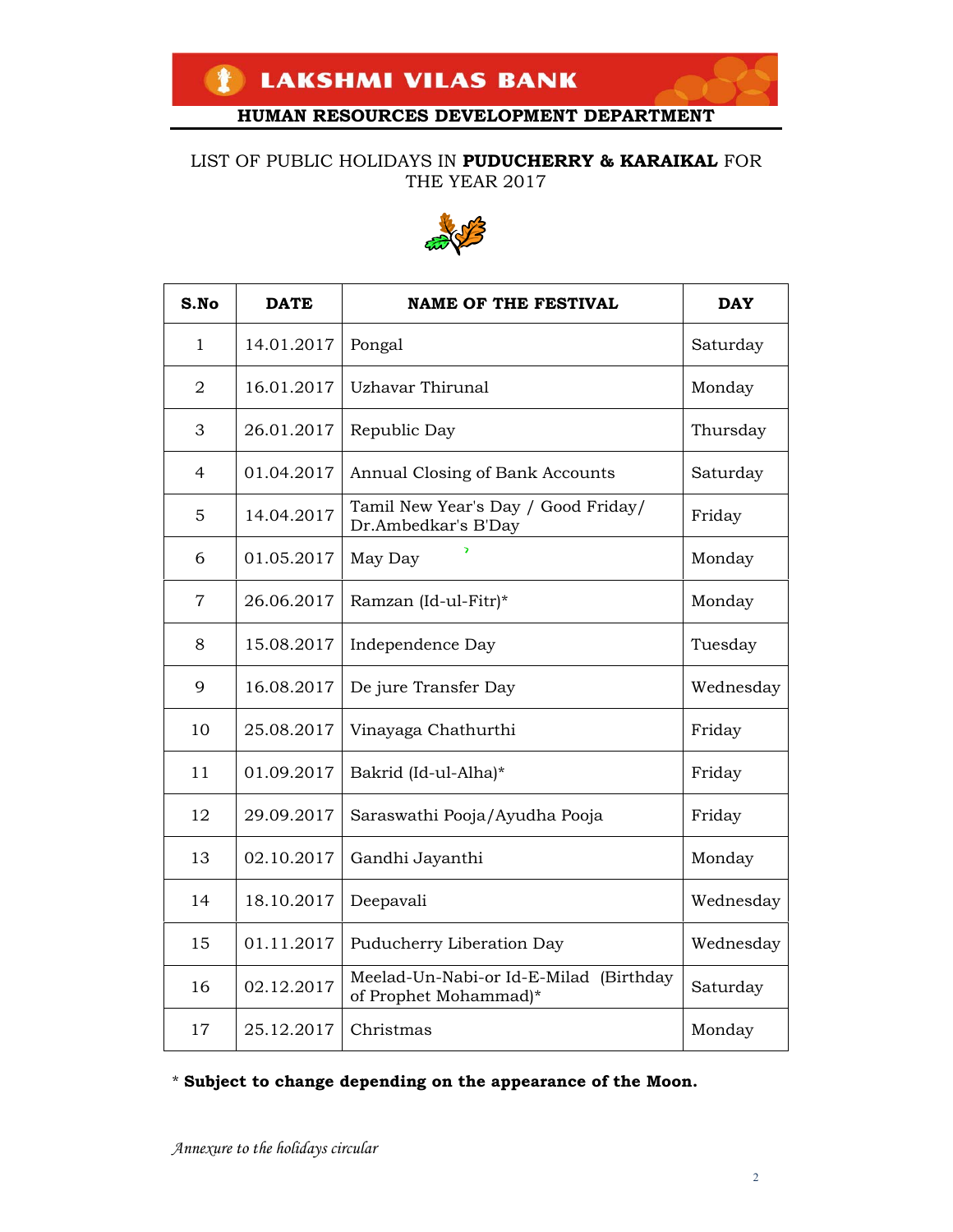#### LIST OF PUBLIC HOLIDAYS IN **TELANGANA** FOR THE YEAR 2017



| S.No           | <b>DATE</b> | <b>NAME OF THE FESTIVAL</b>                       | <b>DAY</b> |
|----------------|-------------|---------------------------------------------------|------------|
| 1              | 14.01.2017  | Sankranti/Pongal                                  | Saturday   |
| $\overline{2}$ | 26.01.2017  | Republic Day                                      | Thursday   |
| 3              | 24.02.217   | Mahasivarathri                                    | Friday     |
| 4              | 12.03.2017  | Holi                                              | Sunday     |
| 5              | 29.03.2017  | Ugadi                                             | Wednesday  |
| 6              | 01.04.2017  | Annual Closing of Accounts Day                    | Saturday   |
| $\overline{7}$ | 05.04.2017  | Sri Rama Navami / Babu Jagjivan<br>Ram's Birthday | Wednesday  |
| 8              | 14.04.2017  | Good Friday / Dr.B.R.Ambedkar's<br>Birthday       | Friday     |
| 9              | 01.05.2017  | May Day                                           | Monday     |
| 10             | 26.06.2017  | Ramzan (Id-Ul-Fitr)                               | Monday     |
| 11             | 14.08.2017  | Sri Krishna Astami                                | Monday     |
| 12             | 15.08.2017  | Independence Day                                  | Tuesday    |
| 13             | 25.08.2017  | Vinayaka Chavithi                                 | Friday     |
| 14             | 02.09.2017  | Eidul Azha (Bakrid)                               | Saturday   |
| 15             | 28.09.2017  | Durgashtami                                       | Thursday   |
| 16             | 30.09.2017  | Vijaya Dasami /Dussehra                           | Saturday   |
| 17             | 01.10.2017  | Moharrum                                          | Sunday     |
| 18             | 02.10.2017  | Mahatma Gandhi Jayanthi                           | Monday     |
| 19             | 18.10.2017  | Deepavali                                         | Wednesday  |
| 20             | 04.11.2017  | Karthika Purnima Gurunanak's<br>Birthday          | Saturday   |
| 21             | 01.122017   | Eid Miladun Nabi                                  | Friday     |
| 22             | 25.12.2017  | Christmas                                         | Monday     |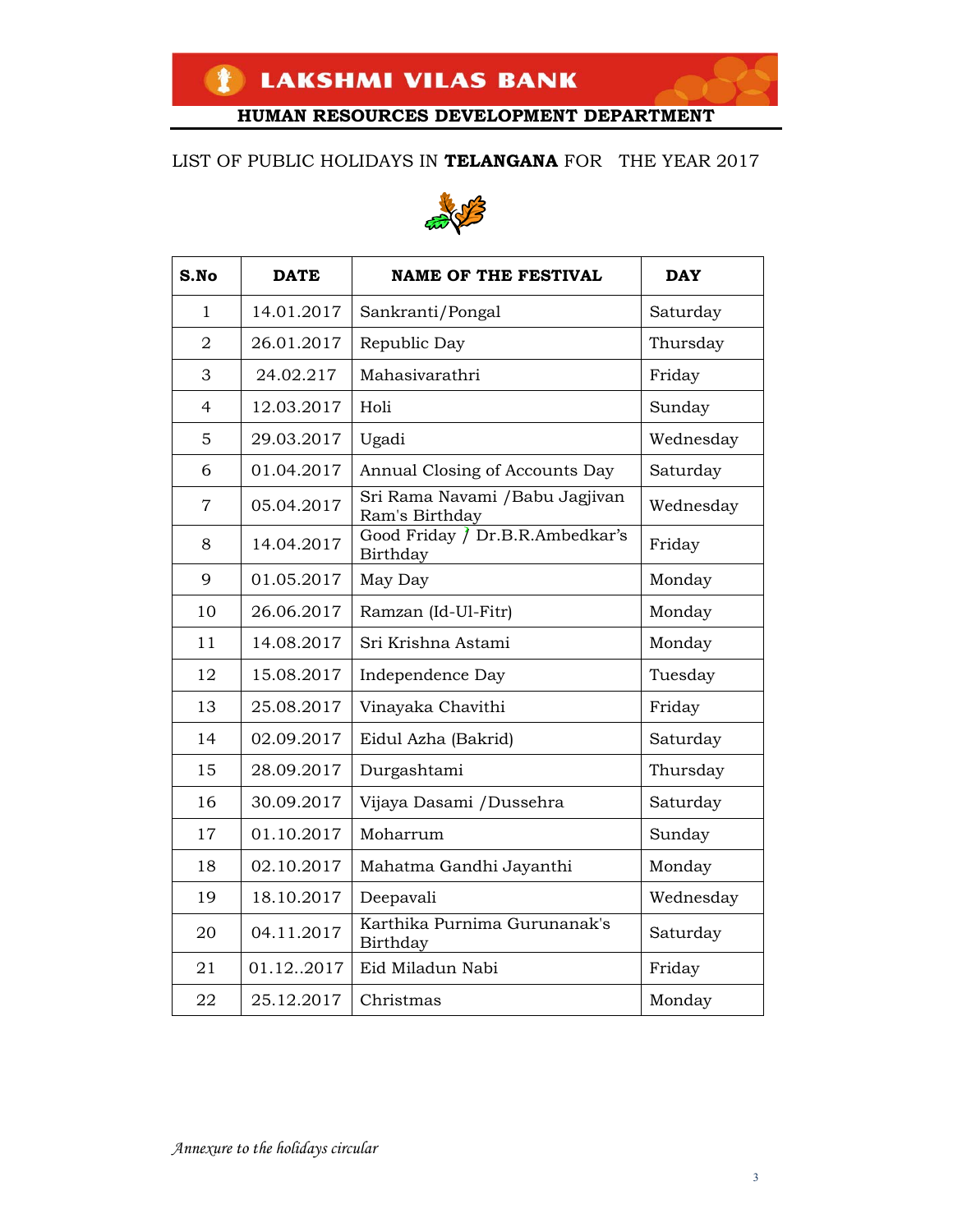#### LIST OF PUBLIC HOLIDAYS IN **ANDHRA PRADESH** FOR THE YEAR 2017



| S.No           | <b>DATE</b> | <b>NAME OF THE FESTIVAL</b>                       | <b>DAY</b> |
|----------------|-------------|---------------------------------------------------|------------|
| 1              | 14.01.2017  | Sankranti/Pongal                                  | Saturday   |
| $\overline{2}$ | 26.01.2017  | Republic Day                                      | Tuesday    |
| 3              | 12.03.2017  | Holi                                              | Sunday     |
| $\overline{4}$ | 29.03.2017  | Ugadi                                             | Wednesday  |
| 5              | 01.04.2017  | Annual Closing of Accounts Day                    | Saturday   |
| 6              | 05.04.2017  | Sri Rama Navami / Babu Jagjivan<br>Ram's Birthday | Wednesday  |
| $\overline{7}$ | 14.04.2017  | Good Friday, / Dr.B.R.Ambedkar's<br>Birthday      | Friday     |
| 8              | 01.05.2017  | May Day                                           | Monday     |
| 9              | 26.06.2017  | Ramzan (Id-Ul-Fitr)                               | Monday     |
| 10             | 15.08.2017  | Independence Day                                  | Tuesday    |
| 11             | 25.08.2017  | Vinayaka Chavithi                                 | Friday     |
| 12             | 02.09.2017  | Bakrid (Id-Ul-Azha)                               | Saturday   |
| 13             | 28.09.2017  | Durgashtami                                       | Thursday   |
| 14             | 30.09.2017  | Vijaya Dasami /Dussehra                           | Saturday   |
| 15             | 01.10.2017  | Moharrum                                          | Sunday     |
| 16             | 02.10.2017  | Mahatma Gandhi Jayanthi                           | Monday     |
| 17             | 19.10.2017  | Deepavali                                         | Thursday   |
| 18             | 04.11.2017  | Karthika Purnima/ Gurunanak<br>Jayanthi           | Saturday   |
| 19             | 01.122017   | Eid Miladun Nabi                                  | Friday     |
| 20             | 25.12.2017  | Christmas                                         | Monday     |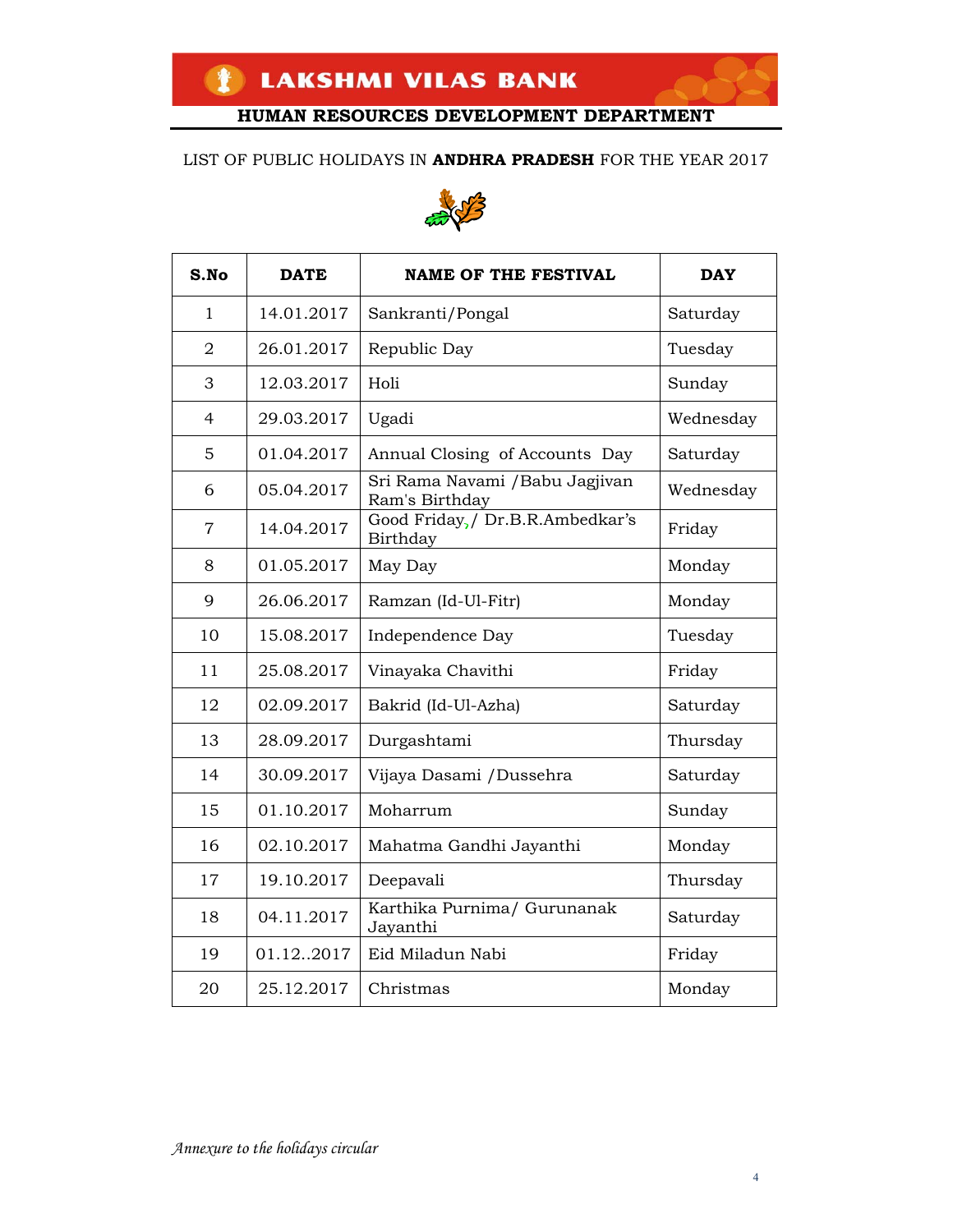### LIST OF PUBLIC HOLIDAYS IN **KERALA** FOR THE YEAR 2017



| S.No           | <b>DATE</b> | <b>NAME OF THE FESTIVAL</b>                                           | <b>DAY</b> |
|----------------|-------------|-----------------------------------------------------------------------|------------|
| $\mathbf{1}$   | 26.01.2017  | Republic Day                                                          | Thursday   |
| $\overline{2}$ | 24.02.2017  | Sivarathri                                                            | Friday     |
| 3              | 01.04.2017  | Annual Closing of Bank Accounts of<br>Commercial & Co Operative Banks | Saturday   |
| 4              | 14.04.2017  | Vishu/ Good Friday / Birthday of<br>Dr.B.R.Ambedkar                   | Friday     |
| 5              | 16.04.2017  | Easter                                                                | Sunday     |
| 6              | 01.05.2017  | May Day                                                               | Monday     |
| 7              | 25.06.2017  | Idul-Fitr*(Ramzan)                                                    | Sunday     |
| 8              | 15.08.2017  | Independence Day                                                      | Tuesday    |
| 9              | 01.09.2017  | Idul-ad-'ha*(Bakrid)                                                  | Friday     |
| 10             | 03.09.2017  | First Onam                                                            | Sunday     |
| 11             | 04.09.2017  | Thiruvonam                                                            | Monday     |
| 12             | 06.09.2017  | Sree Narayana Guru Jayanthi                                           | Wednesday  |
| 13             | 21.09.2017  | Sree Narayana Guru Samadhi Day                                        | Thursday   |
| 14             | 29.09.2017  | Mahanavami                                                            | Friday     |
| 15             | 30.09.2017  | Vijayadasami                                                          | Saturday   |
| 16             | 02.10.2017  | Gandhi Jayanthi                                                       | Monday     |
| 17             | 18.10.2017  | Deepavali                                                             | Wednesday  |
| 18             | 02.12.2017  | Milad-i-sherif*(Birthday Of Prophet<br>Muhammed)                      | Saturday   |
| 19             | 25.12.2017  | Christmas                                                             | Monday     |

### \* **Subject to change depending on the appearance of the Moon.**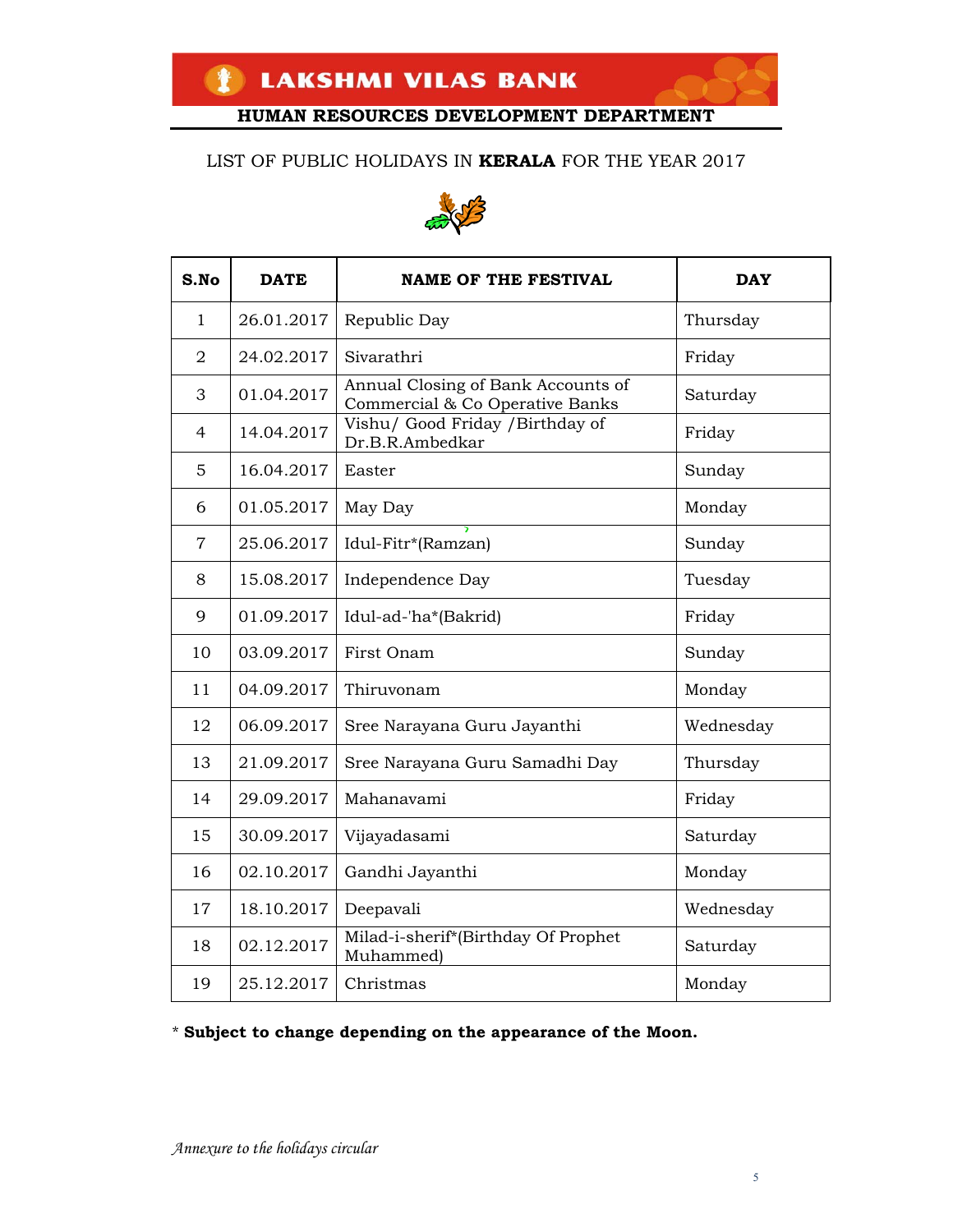### LIST OF PUBLIC HOLIDAYS IN **KARNATAKA** FOR THE YEAR 2017



| S.No           | <b>DATE</b> | <b>NAME OF THE FESTIVAL</b>                   | <b>DAY</b> |
|----------------|-------------|-----------------------------------------------|------------|
| $\mathbf{1}$   | 14.01.2017  | Uttarayana Punya Kaala Sankranthi<br>Festival | Saturday   |
| $\overline{2}$ | 26.01.2017  | Republic Day                                  | Thursday   |
| 3              | 24.02.2017  | Maha Shivarathri                              | Friday     |
| 4              | 29.03.2017  | Chandramana Yugadi                            | Wednesday  |
| 5              | 01.04.2017  | Yearly Closing of Bank Accounts               | Saturday   |
| 6              | 14.04.2017  | Good Friday / Dr.B.R.Ambedkar<br>Jayanthi     | Friday     |
| 7              | 29.04.2017  | Basava Jayanthi                               | Saturday   |
| 8              | 01.05.2017  | May Day                                       | Monday     |
| 9              | 26.06.2017  | Khutba-E-Ramzan                               | Monday     |
| 10             | 15.08.2017  | Independence Day                              | Tuesday    |
| 11             | 25.08.2017  | Varasiddhi Vinayaka Vratha                    | Friday     |
| 12             | 02.09.2017  | Bakrid                                        | Saturday   |
| 13             | 19.09.2017  | Mahalaya Amavasye                             | Tuesday    |
| 14             | 29.09.2017  | Maha Navami / Ayudhapooja                     | Friday     |
| 15             | 30.09.2017  | Vijayadashami                                 | Saturday   |
| 16             | 02.10.2017  | Gandhi Jayanthi                               | Monday     |
| 17             | 05.10.2017  | Maharshi Valmiki Jayanthi                     | Thursday   |
| 18             | 18.10.2017  | Naraka Chaturdashi                            | Wednesday  |
| 19             | 20.10.2017  | Balipadyami / Deepavali                       | Friday     |
| 20             | 01.11.2017  | Kannada Rajyothsava                           | Wednesday  |
| 21             | 06.11.2017  | Kanakadasa Jayanthi                           | Monday     |
| 22             | 01.12.2017  | Idd-Meelad                                    | Friday     |
| 23             | 25.12.2017  | Christmas Day                                 | Monday     |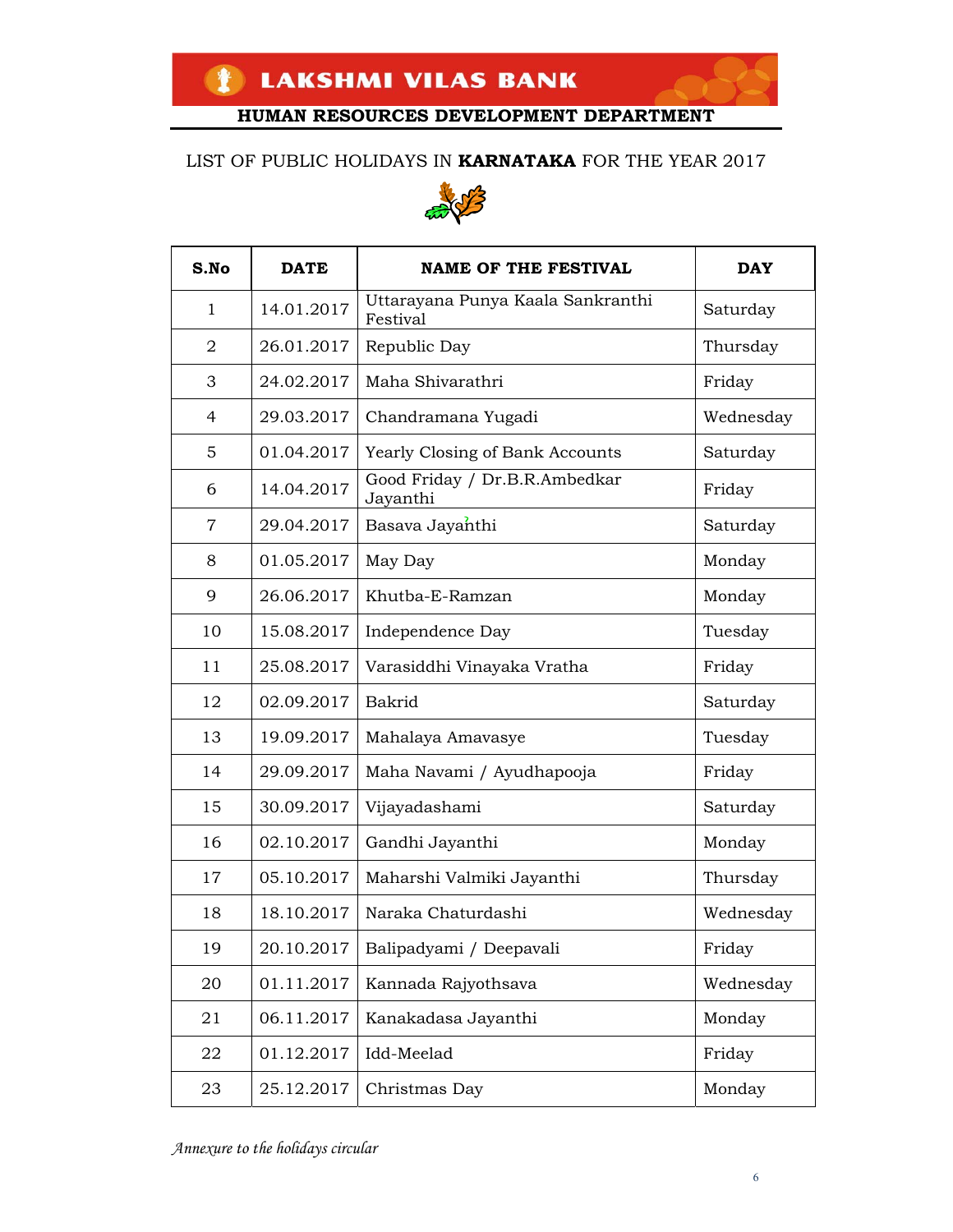#### LIST OF PUBLIC HOLIDAYS IN **MADHYA PRADESH** FOR THE YEAR 2017



| S.No           | <b>DATE</b> | <b>NAME OF THE FESTIVAL</b>     | <b>DAY</b> |
|----------------|-------------|---------------------------------|------------|
| $\mathbf{1}$   | 26.01.2017  | Republic Day                    | Thursday   |
| $\overline{2}$ | 13.03.2017  | Holi                            | Monday     |
| 3              | 01.04.2017  | Annual Closing of Bank Accounts | Saturday   |
| $\overline{4}$ | 05.04.2017  | Ramnavami                       | Wednesday  |
| 5              | 09.04.2017  | Mahaveer Jayanthi               | Sunday     |
| 6              | 14.04.2017  | Good Friday                     | Friday     |
| $\overline{7}$ | 10.05.2017  | Buddha Purnima                  | Wednesday  |
| 8              | 26.06.2017  | Ramzan(Idul Fitr)               | Monday     |
| 9              | 07.08.2017  | Raksha bhandan                  | Monday     |
| 10             | 15.08.2017  | Independence Day/Janmasthami    | Tuesday    |
| 11             | 02.09.2017  | Idul Juha                       | Saturday   |
| 12             | 30.09.2017  | Dussehra (Vijay Dashmi)         | Saturday   |
| 13             | 01.10.2017  | Moharram                        | Sunday     |
| 14             | 02.10.2017  | Mahatma Gandhi Birthday         | Monday     |
| 15             | 19.10.2017  | Deepawali                       | Thursday   |
| 16             | 04.11.2017  | Gurunanak Birthday              | Saturday   |
| 17             | 02.12.2017  | Milad-Un-Nabi                   | Saturday   |
| 18             | 25.12.2017  | Christmas                       | Monday     |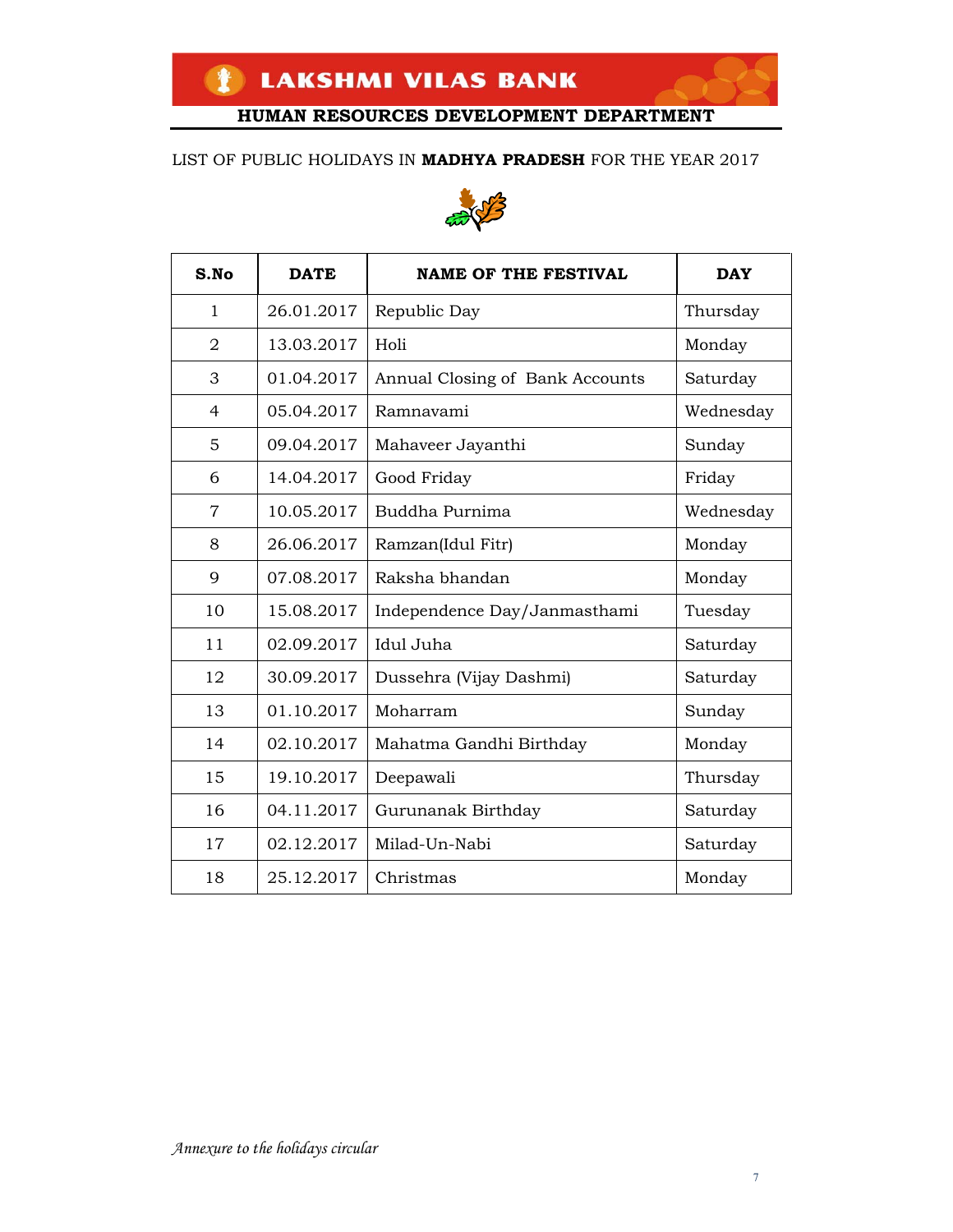### LIST OF PUBLIC HOLIDAYS IN **ODISHA** FOR THE YEAR 2017



| S.No           | <b>DATE</b> | <b>NAME OF THE FESTIVAL</b>                                    | <b>DAY</b> |
|----------------|-------------|----------------------------------------------------------------|------------|
| $\mathbf{1}$   | 26.01.2017  | Republic Day                                                   | Thursday   |
| $\overline{2}$ | 01.02.2017  | Basanta Panchami                                               | Wednesday  |
| 3              | 24.02.2017  | Moha Shivaratri                                                | Friday     |
| 4              | 13.03.2017  | Holi                                                           | Monday     |
| 5              | 01.04.2017  | Annual Closing Day                                             | Saturday   |
| 6              | 04.04.2017  | Shriram Navami                                                 | Tuesday    |
| 7              | 14.04.2017  | Good Friday/Maha Visuba Sankranti /<br>Dr.B.R.Ambedkar Jayanti | Friday     |
| 8              | 15.06.2017  | Raja Sankranti                                                 | Thursday   |
| 9              | 25.06.2017  | Ratha Jatra                                                    | Sunday     |
| 10             | 26.06.2017  | Id-Ul-Fitre                                                    | Monday     |
| 11             | 14.08.2017  | Janmasthami                                                    | Monday     |
| 12             | 15.08.2017  | Independence Day                                               | Tuesday    |
| 13             | 25.08.2017  | Ganesh Puja                                                    | Friday     |
| 14             | 02.09.2017  | ID-UL-Zuha                                                     | Saturday   |
| 15             | 19.09.2017  | Mohalaya                                                       | Tuesday    |
| 16             | 28.09.2017  | Mohastami                                                      | Thursday   |
| 17             | 30.09.2017  | Vijaya Dasami                                                  | Saturday   |
| 18             | 01.10.2017  | Muharram                                                       | Sunday     |
| 19             | 02.10.2017  | Gandhi Jayanthi                                                | Monday     |
| 20             | 05.10.2017  | Laxmi Puja                                                     | Thursday   |
| 21             | 19.10.2017  | Diwali                                                         | Thursday   |
| 22             | 25.12.2017  | Christmas Day                                                  | Monday     |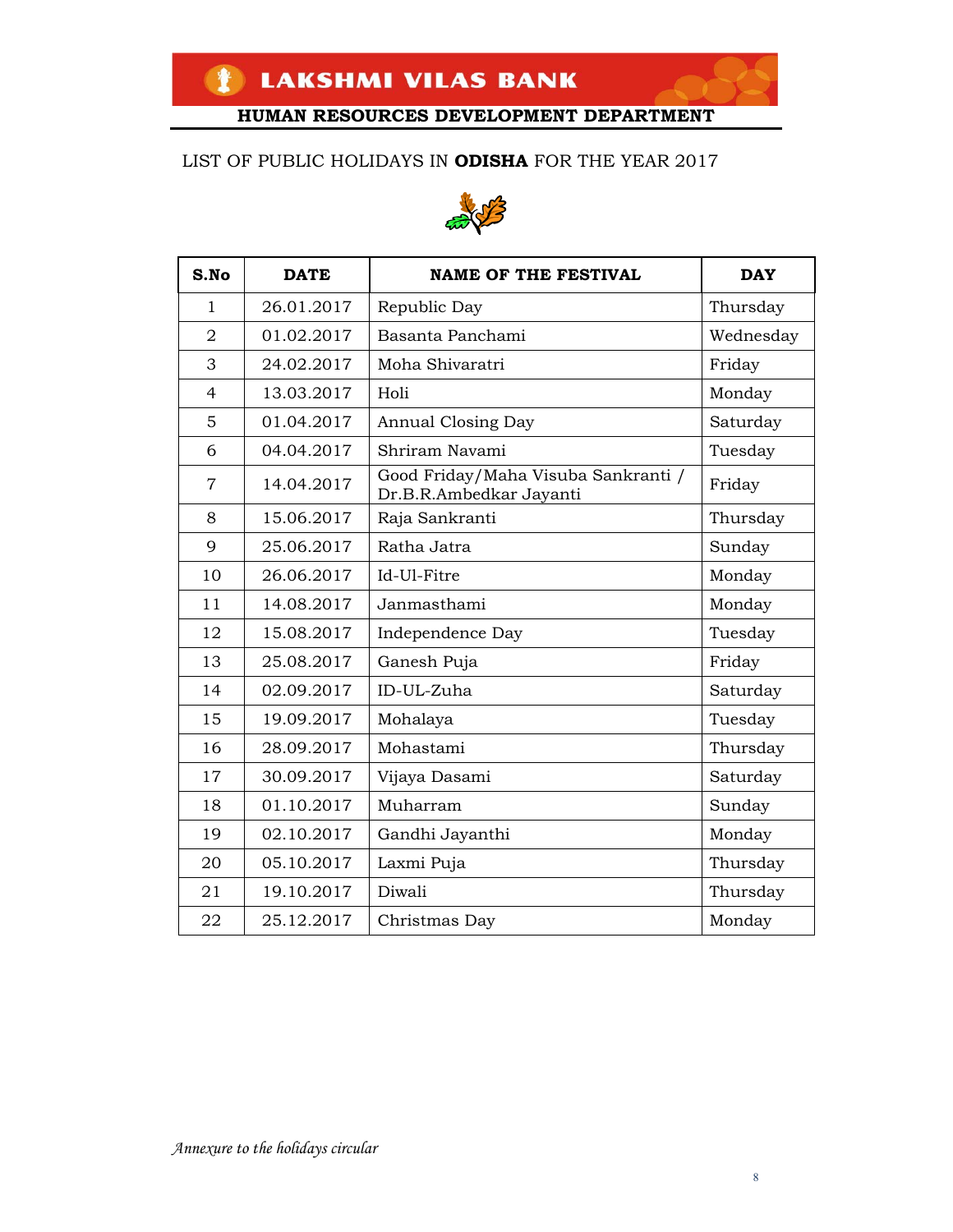### LIST OF PUBLIC HOLIDAYS IN **GUJARAT** FOR THE YEAR 2017



| S.No           | <b>DATE</b> | <b>NAME OF THE FESTIVAL</b>           | <b>DAY</b> |
|----------------|-------------|---------------------------------------|------------|
| $\mathbf{1}$   | 14.01.2017  | Makar Sankranti                       | Saturday   |
| $\overline{2}$ | 26.01.2017  | Republic Day                          | Thursday   |
| 3              | 24.02.2017  | Maha Shivratri                        | Friday     |
| 4              | 13.03.2017  | Holi 2nd day - Dhuleti                | Monday     |
| 5              | 04.04.2017  | Shree Ram Navami                      | Tuesday    |
| 6              | 09.04.2017  | Mahavir Jayanti                       | Sunday     |
| 7              | 14.04.2017  | Dr. Baba Saheb Ambedkar's<br>Birthday | Friday     |
| 8              | 26.06.2017  | Ramjan-Id                             | Monday     |
| 9              | 07.08.2017  | Raksha Bandhan                        | Monday     |
| 10             | 15.08.2017  | Independence Day/Janmastami           | Tuesday    |
| 11             | 25.08.2017  | Samvantsari (Chaturthi Paksha)        | Friday     |
| 12             | 02.09.2017  | Bakrid-Id (Id-Ul-Aza)                 | Saturday   |
| 13             | 30.09.2017  | Dusshera (Vijaya Dashmi)              | Saturday   |
| 14             | 01.10.2017  | Muharram                              | Sunday     |
| 15             | 02.10.2017  | Mahatma Gandhi's Birthday             | Monday     |
| 16             | 19.10.2017  | Diwali                                | Thursday   |
| 17             | 20.10.2017  | Vikram Sawant New Year Day            | Friday     |
| 18             | 02.12.2017  | Id-e-Miladunnabi                      | Saturday   |
| 19             | 25.12.2017  | Christmas                             | Monday     |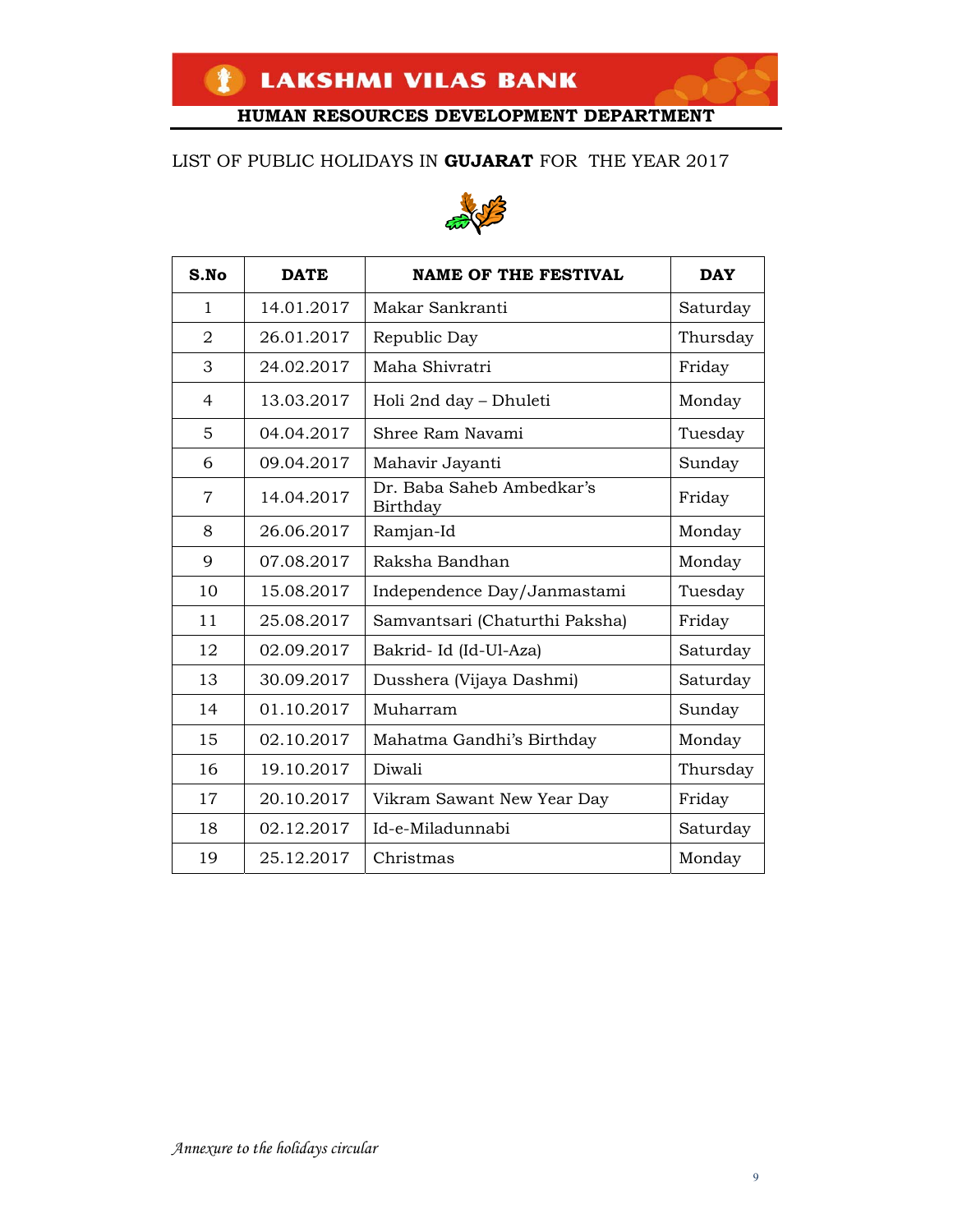### LIST OF PUBLIC HOLIDAYS IN **RAJASTHAN** FOR THE YEAR 2017



| S.No           | <b>DATE</b> | <b>NAME OF THE FESTIVAL</b>             | <b>DAY</b> |
|----------------|-------------|-----------------------------------------|------------|
| $\mathbf{1}$   | 26.01.2017  | Republic Day                            | Thursday   |
| 2              | 13.03.2017  | Dhulanti                                | Monday     |
| 3              | 01.04.2017  | Annual Closing of Bank Accounts         | Saturday   |
| 4              | 04.04.2017  | Ramnavami                               | Wednesday  |
| 5              | 09.04.2017  | Mahaveer Jayanthi                       | Sunday     |
| 6              | 14.04.2017  | Dr.Ambedkar's B'Day                     | Friday     |
| $\overline{7}$ | 26.06.2017  | Ramzan(Idul Fitr)                       | Monday     |
| 8              | 07.08.2017  | Raksha bhandan                          | Monday     |
| 9              | 15.08.2017  | Independence Day/Krishna<br>Janmasthami | Tuesday    |
| 10             | 02.09.2017  | Idul Juha                               | Saturday   |
| 11             | 30.09.2017  | Dussehra (Vijay Dashmi)                 | Saturday   |
| 12             | 01.10.2017  | Moharram                                | Sunday     |
| 13             | 02.10.2017  | Mahatma Gandhi Birthday                 | Monday     |
| 14             | 19.10.2017  | Deepawali                               | Thursday   |
| 15             | 20.10.2017  | Govarthan Pooja                         | Friday     |
| 16             | 04.11.2017  | Gurunanak Birthday                      | Saturday   |
| 17             | 25.12.2017  | Christmas                               | Monday     |